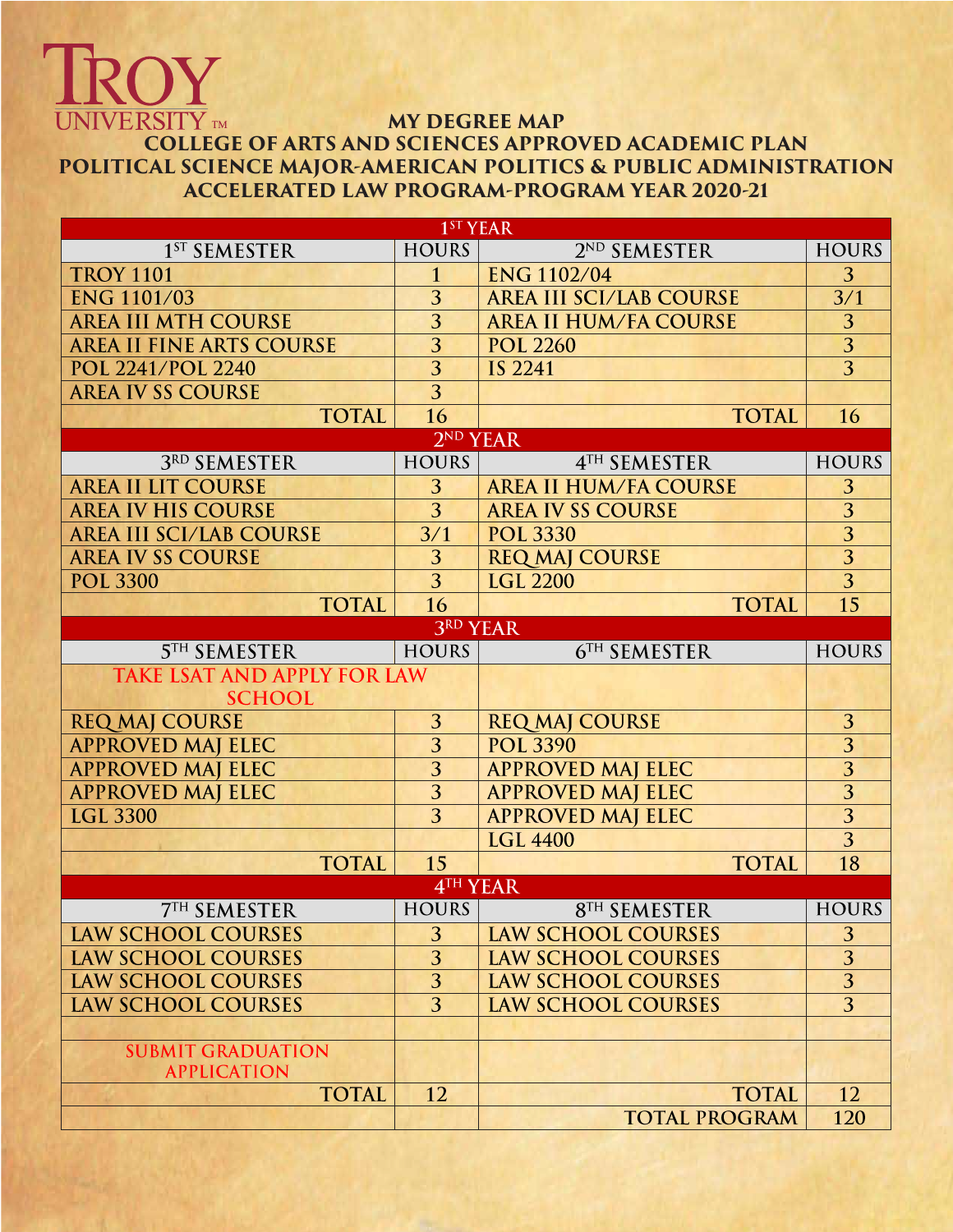# VIVERSITY  $_{\text{\tiny TM}}$

#### **COLLEGE OF ARTS AND SCIENCES APPROVED ACADEMIC PLAN POLITICAL SCIENCE MAJOR-AMERICAN POLITICS & PUBLIC ADMINISTRATION ACCELERATED LAW PROGRAM-PROGRAM YEAR 2020-21**

| <b>COMPLETE ALL REQUIREMENTS</b>                                                                                                                                                                                                                                                                                                                                                                                                                                                   | (51 HOURS)                          |
|------------------------------------------------------------------------------------------------------------------------------------------------------------------------------------------------------------------------------------------------------------------------------------------------------------------------------------------------------------------------------------------------------------------------------------------------------------------------------------|-------------------------------------|
| AREA I                                                                                                                                                                                                                                                                                                                                                                                                                                                                             |                                     |
| TAKE THE FOLLOWING COURSES:<br>ENG 1101<br><b>COMP AND MODERN ENGLISH I</b><br>ENG 1102<br>COMP AND MODERN ENGLISH II<br>MINIMUM GRADE OF "C" REQ                                                                                                                                                                                                                                                                                                                                  | 3 HOURS<br>3 HOURS                  |
| <b>AREA II</b>                                                                                                                                                                                                                                                                                                                                                                                                                                                                     |                                     |
| TAKE ANY 1000 2000 LEVEL COURSE IN LITERATURE<br>TAKE ANY 1000 2000 LEVEL COURSE WITH AN EXPANDED HISTORICAL<br>AND CULTURAL SCOPE IN FINE ARTS, INCLUDING THE DISCIPLINES OF<br>ART, MUSIC, THEATRE, FILM, OR OTHER FINE ARTS AREA.                                                                                                                                                                                                                                               | 3 HOURS<br><b>3 HOURS</b>           |
| TAKE ANY TWO 1000 2000 LEVEL COURSES WITH AN EXPANDED<br>HISTORICAL AND CULTURAL SCOPE IN THE HUMANITIES/FINE ARTS<br>DISCIPLINES, INCLUDING ENGLISH, FOREIGN LANGUAGES, RELIGION,<br>PHILOSOPHY, CLASSICS, THEATRE, MUSIC, DANCE, COMMUNICATION,<br>SIGN LANGUAGE, INTERDISCIPLINARY STUDIES, OR OTHER HUMANITIES/<br><b>FINE ARTS AREAS.</b>                                                                                                                                     | <b>6 HOURS</b>                      |
| NOTE: A SEQUENCE IN LITERATURE OR HISTORY IS REQ. WHEN SELECTING COURSEWORK IN AREAS II OR IV,<br>PLEASE CONSIDER THIS REQUIREMENT                                                                                                                                                                                                                                                                                                                                                 |                                     |
| <b>AREA III</b>                                                                                                                                                                                                                                                                                                                                                                                                                                                                    |                                     |
| TAKE MTH 1110 OR 1112 OR HIGHER                                                                                                                                                                                                                                                                                                                                                                                                                                                    | 3 HOURS                             |
| MINIMUM GRADE OF "C" REQ<br>TAKE ANY TWO 1000-2000 LEVEL SCIENCE CLASSES (CLASS<br>AND CORRESPONDING LAB) FROM THE FOLLOWING SCIENCE<br>DISCIPLINES: BIOLOGY, CHEMISTRY, PHYSICS, PHYSICAL SCIENCE, OR OTHER<br>SCIENCE AREAS. SELECT 2: BIO 1100/L100, BIO 1101/L101, BIO 1120/L120,<br>BIO 2229/L229, CHM 1115/L115, CHM 1142/L142, CHM 1143/L143, CHM 2242/L242,<br>PHY 2252/L252, PHY 2253/L253, PHY 2262/L262, PHY 2263/L263, SCI 2233/L233,<br>SCI 2234/L234, SCI 2240/L240. | 8 HOURS                             |
| <b>AREA IV</b>                                                                                                                                                                                                                                                                                                                                                                                                                                                                     |                                     |
| TAKE ANY 1000 2000 LEVEL COURSE WITH A PRIMARY FOCUS IN HISTORY                                                                                                                                                                                                                                                                                                                                                                                                                    | 3 HOURS                             |
| TAKE THREE 1000-2000 LEVEL COURSE FROM THE FOLLOWING SOCIAL<br>SCIENCE DISCIPLINES: ANTHROPOLOGY, BUSINESS, CRIMINAL JUSTICE,<br>ECONOMICS, GEOGRAPHY, HISTORY, HUMAN SERVICES, LEADERSHIP,<br>INTERDISCIPLINARY STUDIES, NURSING, POLITICAL SCIENCE, PSYCHOLOGY,<br>RELIGION, SOCIAL WORK, SOCIOLOGY, OR OTHER SOCIAL SCIENCE AREAS.                                                                                                                                              | 9 HOURS                             |
| NOTE: A SEQUENCE IN LITERATURE OR HISTORY IS REQ. WHEN SELECTING COURSEWORK IN AREAS II OR IV,<br>PLEASE CONSIDER THIS REQUIREMENT                                                                                                                                                                                                                                                                                                                                                 |                                     |
| <b>AREA V</b>                                                                                                                                                                                                                                                                                                                                                                                                                                                                      |                                     |
| IS<br>2241<br><b>COMPUTER CONCEPTS AND APPLICATIONS</b><br><b>TROY 1101</b><br>THE UNIVERSITY EXPERIENCE<br>POL 2241/POL 2240 AMERICAN NATIONAL GOVERNMENT                                                                                                                                                                                                                                                                                                                         | 3 HOURS<br>1 HOUR<br><b>3 HOURS</b> |

EVERY REASONABLE ATTEMPT TO ENSURE ACCURACY HAS BEEN MADE. SOME COURSES (SUCH AS DEVELOPMENTAL OR PRE-REQUISED SOME COURSES) ARE NOT REFLECTED IN THIS DEGREE MAP. COMPLE-<br>TION OF DEGREE REQUREMENTS IS BASED ON THE SPECIFIC

POL 2241/POL 2240 AMERICAN NATIONAL GOVERNMENT 3 HOURS<br>POL 2260 WORLD POLITICS 3 HOURS

WORLD POLITICS